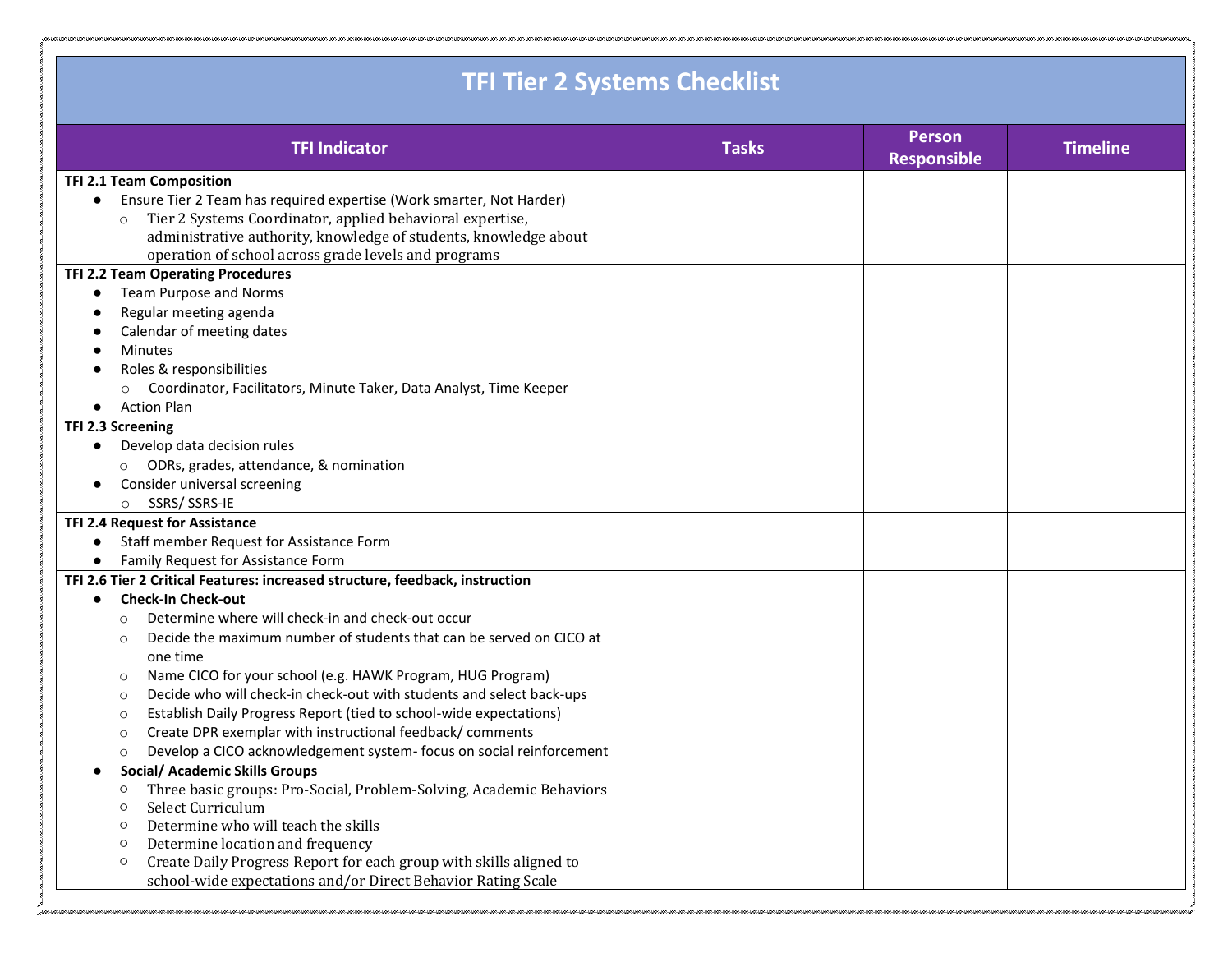| <b>TFI Tier 2 Systems Checklist</b>                                                                                                                                                                                                                                                                                                                                                                                                                                                                                                                                                                                                                                                                                                                                                                                                                                                                                                            |              |                                     |                 |  |  |
|------------------------------------------------------------------------------------------------------------------------------------------------------------------------------------------------------------------------------------------------------------------------------------------------------------------------------------------------------------------------------------------------------------------------------------------------------------------------------------------------------------------------------------------------------------------------------------------------------------------------------------------------------------------------------------------------------------------------------------------------------------------------------------------------------------------------------------------------------------------------------------------------------------------------------------------------|--------------|-------------------------------------|-----------------|--|--|
| <b>TFI Indicator</b>                                                                                                                                                                                                                                                                                                                                                                                                                                                                                                                                                                                                                                                                                                                                                                                                                                                                                                                           | <b>Tasks</b> | <b>Person</b><br><b>Responsible</b> | <b>Timeline</b> |  |  |
| Develop a system to communicate the skills/ steps being taught to all<br>$\circ$<br>involved staff members so skills/ steps can be generalized<br><b>Structured Breaks</b><br>Create break card, teach student to appropriately request break,<br>O<br>determine where break takes place, develop acknowledgement system<br>for appropriate use of break, what to do when teacher denies break<br>TFI 2.7 Practices Matched to Student Need                                                                                                                                                                                                                                                                                                                                                                                                                                                                                                    |              |                                     |                 |  |  |
| Ensure interventions are available to match function/ need: obtain peer<br>$\bullet$<br>attention, obtain adult attention, escape social interaction, escape work/<br>task, teaches replacement behavior/ skill                                                                                                                                                                                                                                                                                                                                                                                                                                                                                                                                                                                                                                                                                                                                |              |                                     |                 |  |  |
| TFI 2.8 Access to Tier 1 Supports<br><b>Check-In Check-Out</b><br>Link DPR behaviors directly to school-wide expectations<br>O<br>Recognition and feedback provided is tied to the behavior matrix<br>$\circ$<br>Acknowledgment system for CICO is tied to school-wide system<br>$\circ$<br><b>Social/ Academic Skills Groups</b><br>Link skills directly to school-wide expectations<br>O<br>Ensure students access any universal Tier 1 social skills lessons<br>O                                                                                                                                                                                                                                                                                                                                                                                                                                                                           |              |                                     |                 |  |  |
| TFI 2.9 Professional Development<br><b>Check-In Check Out</b><br>$\bullet$<br>Develop Coordinator (manages the CICO system-collects and enters<br>O<br>data, reports on level of use, contacts parents) and facilitator (greets<br>students, provides DPR and readiness for school checks, gives<br>encouragement, checks out with student, celebrates and problem-solves<br>with student) roles for CICO<br>Train staff members in basic CICO process<br>O<br>Purpose<br>Logistics<br>How to request assistance<br>Simple functional assessment<br>Decision rules for entering, monitoring, and exiting CICO<br>Teacher responsibilities for CICO<br>Student responsibilities for CICO and plan to train students<br>How to complete the DPR<br>Demonstration of examples/ non-examples regarding providing<br>effective/ instructional feedback with behavior specific praise<br>Strategies for common problems (e.g., forgotten card, etc.) |              |                                     |                 |  |  |

Ĵ,